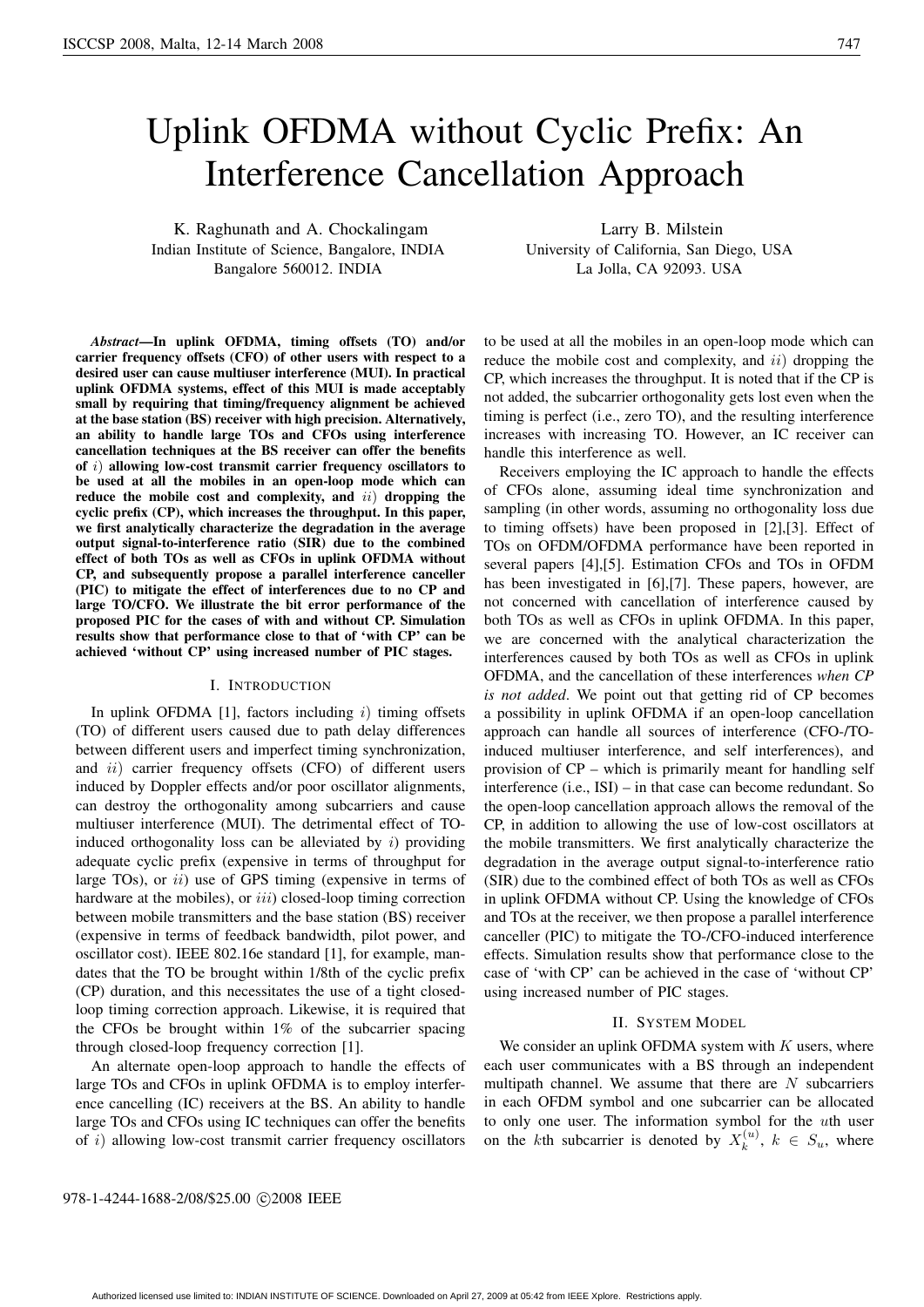$S_u$  is the set of subcarriers assigned to the uth user and  $E\left[\left|X_k^{(u)}\right.\right]$  $\left[\int_{0}^{2} \right] = 1$ . Then,  $\bigcup_{u=1}^{K} S_u = \{0, 1, ..., N-1\}$  and  $S_u \cap S_v = \phi$  for  $u \neq v$ . The length of the cyclic prefix added is  $N_g$  sampling periods<sup>1</sup>, and is assumed to be longer than the maximum channel delay spread, L, normalized by the sampling period (i.e.,  $N_g > L$ ). After IDFT processing and cyclic prefix insertion at the transmitter, the time-domain sequence of the *u*th user,  $x_n^{(u)}$ , is given by

$$
x_n^{(u)} = \frac{1}{N} \sum_{k \in S_u} X_k^{(u)} e^{\frac{j2\pi nk}{N}}, \quad -N_g \le n \le N - 1. \tag{1}
$$

When cyclic prefix is not added, then  $N_g = 0$ . The uth user's signal at the receiver input, after passing through the channel, is given by

$$
s_n^{(u)} = x_n^{(u)} \star h_n^{(u)},
$$
 (2)

where  $\star$  denotes linear convolution and  $h_n^{(u)}$  is the uth user's channel impulse response. It is assumed that  $h_n^{(u)}$  is non-zero only for  $n = 0, \ldots, L-1$ , and that all users' channels are statistically independent. We assume that  $h_n^{(u)}$ 's are i.i.d. complex Gaussian with zero mean and  $E\left[\left(h_{n,1}^{(u)}\right)^2\right] = E\left[\left(h_{n,Q}^{(u)}\right)^2\right] =$  $1/2L$ , where  $h_{n,I}^{(u)}$  and  $h_{n,Q}^{(u)}$  are the real and imaginary parts of  $h_n^{(u)}$ . The channel coefficient in frequency-domain,  $H_k^{(u)}$ , is given by

$$
H_k^{(u)} = \sum_{n=0}^{L-1} h_n^{(u)} e^{\frac{-j2\pi nk}{N}}, \text{ and } E\left[ \left| H_k^{(u)} \right|^2 \right] = 1. \quad (3)
$$

Let  $\epsilon_u$ ,  $u = 1, 2, \dots, K$  denote *uth* user's residual CFO normalized by the subcarrier spacing,  $|\epsilon_u| \leq 0.5, \forall u$ , and let  $\mu_u$ ,  $u = 1, 2, \dots, K$  denote *uth* user's residual TO in number of sampling periods at the receiver. The timing offsets  $\mu_u$ 's can be positive ( $\mu_u > 0$ ) or negative ( $\mu_u < 0$ ).

# *A. Cases of Timing Misalignment Without Cyclic Prefix*

Let us consider the different cases of timing misalignment with no CP (i.e.,  $N_g = 0$ ) for OFDMA with a single user u. In order to highlight the effect of non-zero TOs (i.e.,  $|\mu_u| > 0$ ), consider  $\epsilon_u = 0$  (i.e., zero CFO). For  $\mu_u < 0$ , depending on the magnitude of  $\mu_u$  compared to delay spread L and cyclic prefix duration  $N_g$ , interference from previous frame data (which we refer to as *Previous Frame Self Interference* (PF-SI)) and inter-carrier interference due to loss of some samples of the current frame in the processing window (which we refer to as *Current Frame Self Interference* (CF-SI)) may or may not occur. We have to consider different cases of timing misalignment when there is no CP.

For  $\mu_u \leq 0$ , the following two cases of timing misalignment need to be considered.

• **Case a):**  $\mu_u = 0$ , where there is no interference from the first path, and there is PF-SI and CF-SI from the remaining  $L-1$  paths (i.e., because there is no CP, there

<sup>1</sup>Let T denote one OFDM symbol period including the cyclic prefix duration. Then  $T_s = \frac{T}{N + N_g}$  denotes one sampling period.

will be interference even when timing synchronization is perfect). This is in contrast with OFDMA with CP, where there will be no interference when  $\mu_u = 0$ .

• **Case b):**  $-\mu_u > 0$ , where there is PF-SI and CF-SI from all the  $L$  paths. This is in contrast with OFDMA with CP, where PF-SI/CF-SI does not occur for  $-\mu_u \leq N_q - L + 1$ .

For  $\mu_u > 0$ , the following two cases need to be considered.

- **Case c):**  $0 < \mu_u < L$ , where PF-SI can occur in addition to NF-SI and CF-SI. This is in contrast with the case of  $N_g \neq 0$ , where the non-zero CP will disallow PF-SI. For  $N_q = 0$ , however, NF-SI is caused by the first  $\mu_u$  paths, PF-SI is caused by the last  $L - \mu_u - 1$  paths, and the  $(\mu_u + 1)$ th path causes no interference. In addition, CF-SI also will occur due to loss of up to  $\mu$ <sub>u</sub> samples in the current frame.
- **Case d):**  $\mu_u \geq L$ , where NF-SI is caused by all paths. CF-SI will occur in this case as well.

Figure 1 illustrates the timing misalignment scenarios without CP, for the above four cases  $a$ ) to  $d$ ) for a given user  $u$  in the absence of other users. In addition to the above self interferences, other user interference will occur in the multiuser case. In the multiuser case also, the same four cases apply, and the corresponding MUI terms caused by previous, current and next frame data symbols of other users are denoted by *Previous Frame MUI* (PF-MUI), *Current Frame MUI* (CF-MUI), and *Next Frame MUI* (NF-MUI), respectively. Figure 2 illustrates a possible time misalignment scenario without CP for the multiuser case where the desired user is perfectly aligned (i.e., no self interferences) and the other users are misaligned (causing PF-MUI, CF-MUI, NF-MUI).

In the presence of both TOs as well as CFOs, additional CFO-induced interference will be generated. When there is no TO-induced interference on a given path, we refer to the interference generated by the desired user CFO as *CFOinduced Self Interference* (CFO-SI) on that path, and those generated by the other user CFOs as *CFO-induced MUI* (CFO-MUI) on that path. On all the paths that experience TOinduced interferences, non-zero CFOs (i.e.,  $\epsilon_u$ 's) will affect PF-SI/MUI, CF-SI/MUI and NF-SI/MUI.

## III. SIR ANALYSIS

In this section, we derive analytical expressions for the average SIR at the DFT output of the receiver in the presence of both TOs,  $\mu_u$ 's, and CFOs,  $\epsilon_u$ 's. We first obtain the analytical expressions for the output of the DFT for different time offset cases, and use these expressions to obtain the expressions for the average output SIR. We note that the DFT output corresponding to a given subcarrier consists of three components; a desired signal component, self interference components, and multiuser interference components.

## *A. DFT Output Expressions Without Cyclic Prefix*

We consider that among the K users in the system,  $K_{\alpha}$ users,  $0 \leq K_{\alpha} \leq K$ , belong to timing offset case  $\alpha \in \mathcal{T}_{ncp}$ ,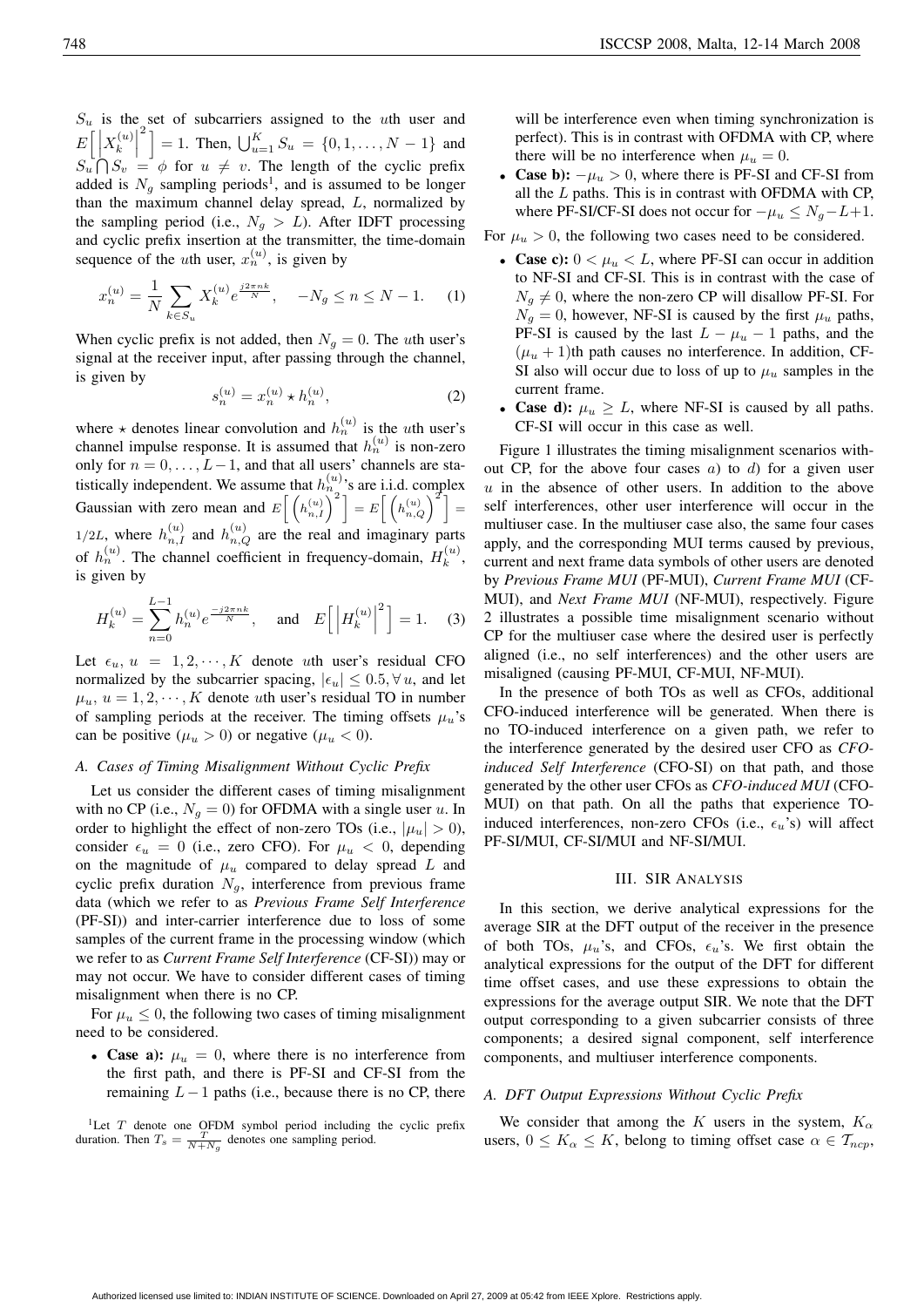

Fig. 1. Different timing misalignment scenarios for uplink OFDMA with a single user u **without cyclic prefix**. Only self interferences.



Fig. 2. Different timing misalignment scenarios in uplink OFDMA with multiple users **without cyclic prefix**.

where  $\mathcal{T}_{ncp} = \{a, b, c, d\}$  denotes the set of time offset cases a) to d) without CP described in Sec. II-A, such that

 $\alpha$ 

$$
\sum_{a,b,c,d} K_{\alpha} = K. \tag{4}
$$

Let the desired user u belong to the time offset case  $\lambda \in \mathcal{T}_{ncp}$ , and each of the other users belong to any of the time offset cases in  $T_{ncp}$ . Since DFT is a linear operation, the desired signal, SI and MUI terms at the DFT output can be written individually for different cases of time offsets, as follows. Notation-wise, we use (DS), (SI), and (MI) in the superscript to denote the desired signal, SI and MUI, respectively.

## *Expressions for DS, SI, and MUI*

*Desired Signal:* Let  $Y_{k,\alpha}^{(u)(DS)}$  denote the desired signal component at the DFT output on the  $k$ th subcarrier of the desired user u, belonging to time offset case  $\alpha \in \mathcal{T}_{ncp}$ . Define

$$
\Gamma_{qk}^{(u)(l)}(n_1, n_2) \stackrel{\triangle}{=} \frac{1}{N} \sum_{n=n_1}^{n_2} e^{\frac{j2\pi n (q + \epsilon_u - k)}{N}}.
$$
 (5)

The desired user u, if belongs to case  $\alpha$ ), will have the following desired signal output:

$$
Y_{k,\alpha}^{(u),(\text{DS})} = X_k^{(u)} \underbrace{\left(e^{\frac{j2\pi\mu_u k}{N}} \sum_{l=0}^{L-1} h_l^{(u)} e^{\frac{-j2\pi l k}{N}} \Gamma_{kk}^{(u)(l)}(n_{\alpha_1}, n_{\alpha_2})\right)}_{\triangleq \mathcal{H}_{k,\alpha}^{(u)}}
$$
(6)

where  $(n_{\alpha_1}, n_{\alpha_2})$  corresponding to different cases are given by

$$
(n_{a_1}, n_{a_2}) = (l, N - 1), \tag{7}
$$

$$
(n_{b_1}, n_{b_2}) = (l - \mu_u, N - 1), \tag{8}
$$

$$
(n_{c_1}, n_{c_2}) = \begin{cases} (0, N - 1 - \mu_u + l), & \text{for } 0 \le l \le \mu_u \\ (l - \mu_u, N - 1), & \text{for } l \ge \mu_u + 1, \end{cases}
$$
 (9)

$$
(n_{d_1}, n_{d_2}) = (0, N - 1 - \mu_u + l). \tag{10}
$$

*SI and MUI:* Let  $Y_{k,\alpha}^{(u)}$  (SI) denote the SI component at the DFT output of the desired user  $u$ , belonging to time offset case  $\alpha \in \mathcal{T}_{ncp}$ , on the kth subcarrier. Likewise, let  $Y_{k,\lambda,\alpha}^{(u,v)(\text{MI})}$  denote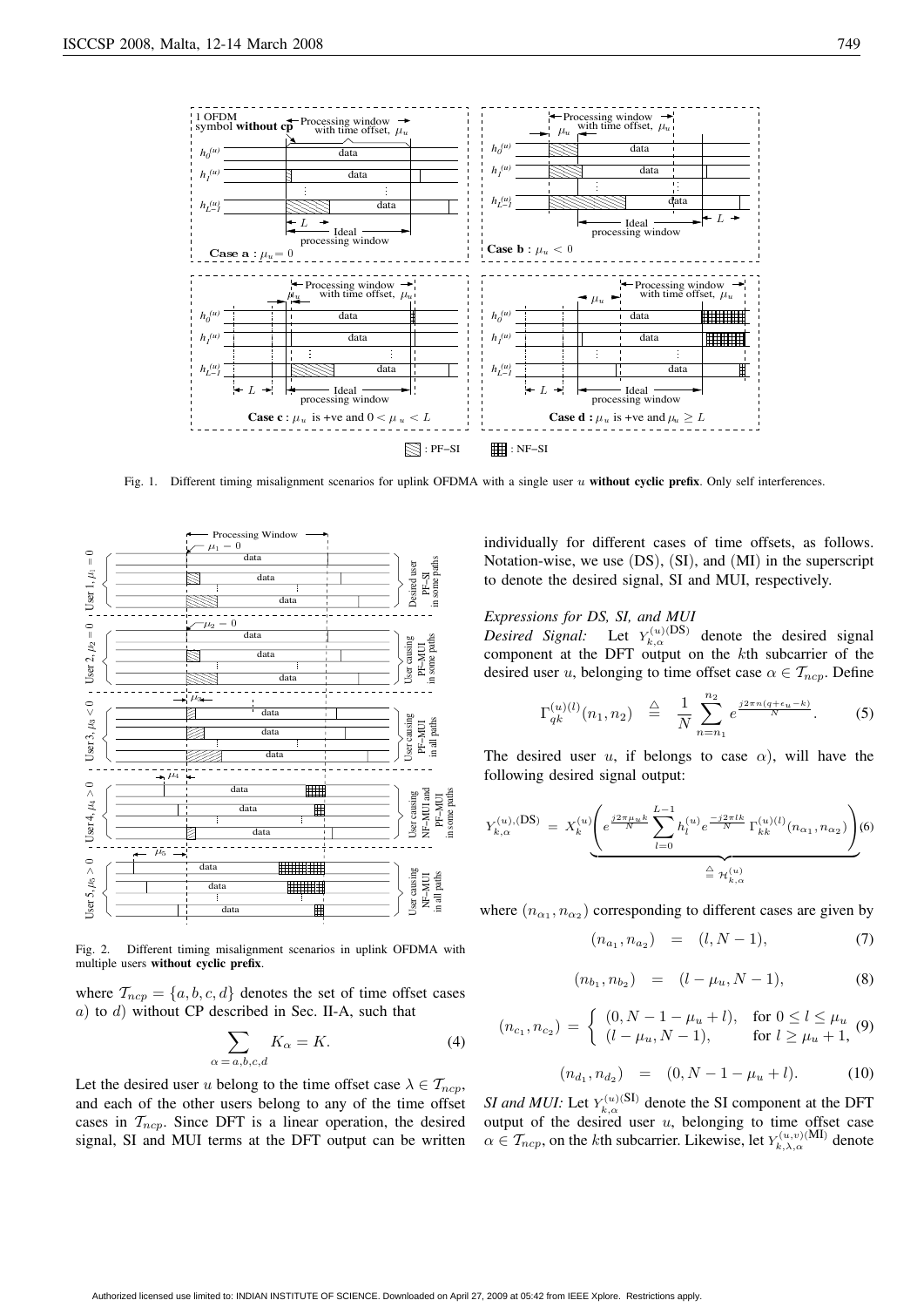

the MUI component at the DFT output of the desired user  $u$ belonging to any time offset  $\lambda \in \mathcal{T}_{ncp}$ , due to any other user v belonging to any time offset case  $\alpha \in \mathcal{T}_{ncp}$ . The expressions for  $Y_{k,\alpha}^{(u)(\text{SI})}$  and  $Y_{k,\lambda,\alpha}^{(u,v)(\text{MI})}$  for all  $\lambda,\alpha \in \{a,b,c,d\}$  are given in Table-II. The overall DFT output on the  $k$ th subcarrier of the desired user u belonging to time offset case  $\lambda \in \mathcal{T}_{ncp}$ , denoted by  $Y_{k,\lambda}^{(u)}$ , is given by

$$
Y_{k,\lambda}^{(u)} = Y_{k,\lambda}^{(u),(DS)} + Y_{k,\lambda}^{(u),(SI)} + \sum_{\alpha = a,b,c,d} \sum_{\substack{v=1 \ v \neq u}}^{K_{\alpha}} Y_{k,\lambda,\alpha}^{(u,v),(MI)} + Z_k^{(u)} , (11)
$$

where  $Z_k^{(u)}$  is the noise term which is complex Gaussian with zero mean and variance  $\sigma_n^2$ . The average output SINR on the  $k$ th subcarrier of the desired user u belonging to the time offset case  $\lambda \in \mathcal{T}_{ncp}$  is then given by

$$
\overline{SINR}_{k,\lambda}^{(u)} = \frac{P_{\lambda}^{(u),(DS)}}{\left(\sigma_{k,\lambda}^{(u),(SI)}\right)^2 + \sum_{\lambda=a,b,c,d} \left(\sigma_{k,\lambda}^{(u),(MI)}\right)^2 + \sigma_n^2}, \quad (12)
$$

where the expressions for desired signal power  $P_{\lambda_0}^{(u),(DS)}$ , and the variances of the SI and MUI terms  $(\sigma_{k,\lambda}^{(u),(SI)})^2$ , and  $(\sigma_{k,\lambda}^{(u),\text{(MI)}})^2$  are given in Table I. Figure 3 shows the SIR performance without cyclic prefix (i.e.,  $N_q = 0$ ) for  $K = 4$ users,  $N = 64$  subcarriers, and  $L = 10$ , as a function of TOs for various values of CFOs. User 1 is taken to be the desired user with  $\mu_1 = \epsilon_1 = 0$ . It is observed that the SIR without CP degrades even when  $\epsilon$ 's and  $\mu$ 's are zero, and the degradation gets increasingly severe for large CFOs and TOs. This loss can be alleviated through the use of IC techniques at the receiver.

#### IV. PIC RECEIVER

We note that IC receivers can be devised for the considered uplink OFDMA system using estimates of the current, previous and next data symbols of the desired as well as the other users. An example of such a receiver using parallel interference cancellation is illustrated in this section. Figure 4 shows the proposed PIC receiver for cancelling the CFOand TO- induced interferences. The receiver first performs CFO compensation (by multiplying the received signal with  $\exp(-j2\pi \hat{\epsilon}_u n/N)$ , where  $\hat{\epsilon}_u$  is an estimate of  $\epsilon_u$ , followed by DFT operation and multistage interference cancellation. Following the CFO compensation, estimates of the current, previous and next data symbols on all subcarriers at the DFT output are made, which, along with the estimates of the channel coefficients, are then used to reconstruct the interference terms. The reconstructed interference terms are then subtracted from the received signal. These steps are repeated in multiple stages of cancellation. The cancellation operation in the proposed receiver is explained as follows.

We use the matched filter (i.e., single user detector) as the first stage of the PIC. For example, for BPSK modulation, the bit estimate at the output of the matched filter (MF) detector of user u belonging to time offset case  $\lambda$  on the kth subcarrier, denoted by  $\widehat{X}_{k,(1)}^{(\widetilde{u})}$ , is given by

$$
\widehat{X}_{k,(1)}^{(u)} = \operatorname{sgn}\left\{\Re\left[\left(\widehat{\mathcal{H}}_{k,\lambda}^{(u)}\right)^* Y_{k,\lambda}^{(u)}\right]\right\},\tag{13}
$$

where the (1) in  $\widehat{X}_{k,(1)}^{(u)}$  denotes the stage index, and  $\widehat{\mathcal{H}}_{k,\lambda}^{(u)}$  is an estimate of  $\mathcal{H}_{k,\lambda}^{(u)}$  with  $\mu_u$  and  $\epsilon_u$  replaced with their respective estimates  $\hat{\mu}_u$  and  $\hat{\epsilon}_u$ . This bit decision operation is carried out on subcarriers of all users. In the second stage of the PIC, on each subcarrier of each user, the bit decisions from the first stage output using (13) are used to reconstruct the various interference components, cancel them from the MF output, and make bit decisions on the cancelled outputs. In general, for any stage-m,  $m \geq 2$ , the bit decision at the mth stage output is given by

$$
\widehat{X}_{k,(m)}^{(u)} = \operatorname{sgn}\left\{\Re\left[\left(\widehat{\mathcal{H}}_{k,\lambda}^{(u)}\right)^{*}\left(Y_{k,\lambda}^{(u)} - \widehat{Y}_{k,\lambda}^{(u),(\text{SI})} - \sum_{v=1}^{K_a} \widehat{Y}_{k,\lambda,a}^{(u,v),(\text{MI})}\right) - \sum_{v=1}^{K_b} \widehat{Y}_{k,\lambda,b}^{(u,v),(\text{MI})} - \sum_{v=1}^{K_c} \widehat{Y}_{k,\lambda,c}^{(u,v),(\text{MI})} - \sum_{v=1}^{K_d} \widehat{Y}_{k,\lambda,d}^{(u,v),(\text{MI})}\right)\right\}, (14)
$$

where  $\widehat{Y}_{k,\lambda}^{(u),\text{(SI)}}$  is given by  $Y_{k,\lambda}^{(u),\text{(SI)}}$  in Table II with  $X_q^{(u)}$ replaced with the bit estimate in the  $(m-1)$ th stage,  $\hat{X}_{q,(m-1)}^{(u)}$ , and  $\mu_u$  and  $\epsilon_u$  replaced with  $\hat{\mu}_u$  and  $\hat{\epsilon}_u$ , respectively. Similar replacements with bit, CFO, and TO estimates are done in  $Y_{k,\lambda,\alpha}^{(u,v),(M1)}$  given in Table II to get the corresponding  $\widehat{Y}_{k,\lambda,\alpha}^{(u,v),\text{(MI)}}, \lambda, \alpha \in \{a, b, c, d\}.$  It is noted that to detect a bit in stage m, i.e., to get  $\widehat{X}_{k,(m)}^{(u)}$  from (14), estimates of the previous, current, and next bits, i.e.,  $\hat{X}_{q,(m-1)}^{(u),(p)}, \hat{X}_{q,(m-1)}^{(u)}$ , and  $\hat{X}_{q,(m-1)}^{(u),(n)}$ , are needed. The requirement of the next bit estimate would introduce one extra bit delay in the overall detection, since cancellation in a stage is done after the next bit is detected in the previous stage. PIC receivers for  $M$ -ary modulation can be obtained likewise.

*BER Performance of the Proposed PIC:* In Fig.5, we present the BER performance of the 2nd and 3rd stages of the PIC receiver in uplink OFDMA with  $K = 4$  users,  $N = 64$  subcarriers, interleaved allocation of equal-power subcarriers, BPSK, and  $L = 2$ . For the system with cyclic prefix  $N<sub>q</sub>$  is taken to be 4. The TOs and CFOs considered are  $[\mu_1, \mu_2, \mu_3, \mu_4]$  =  $[-2, -5, 1, 5]$  and  $[\epsilon_1, \epsilon_2, \epsilon_3, \epsilon_4] = [0.1, -0.3, -0.25, 0.15].$ 

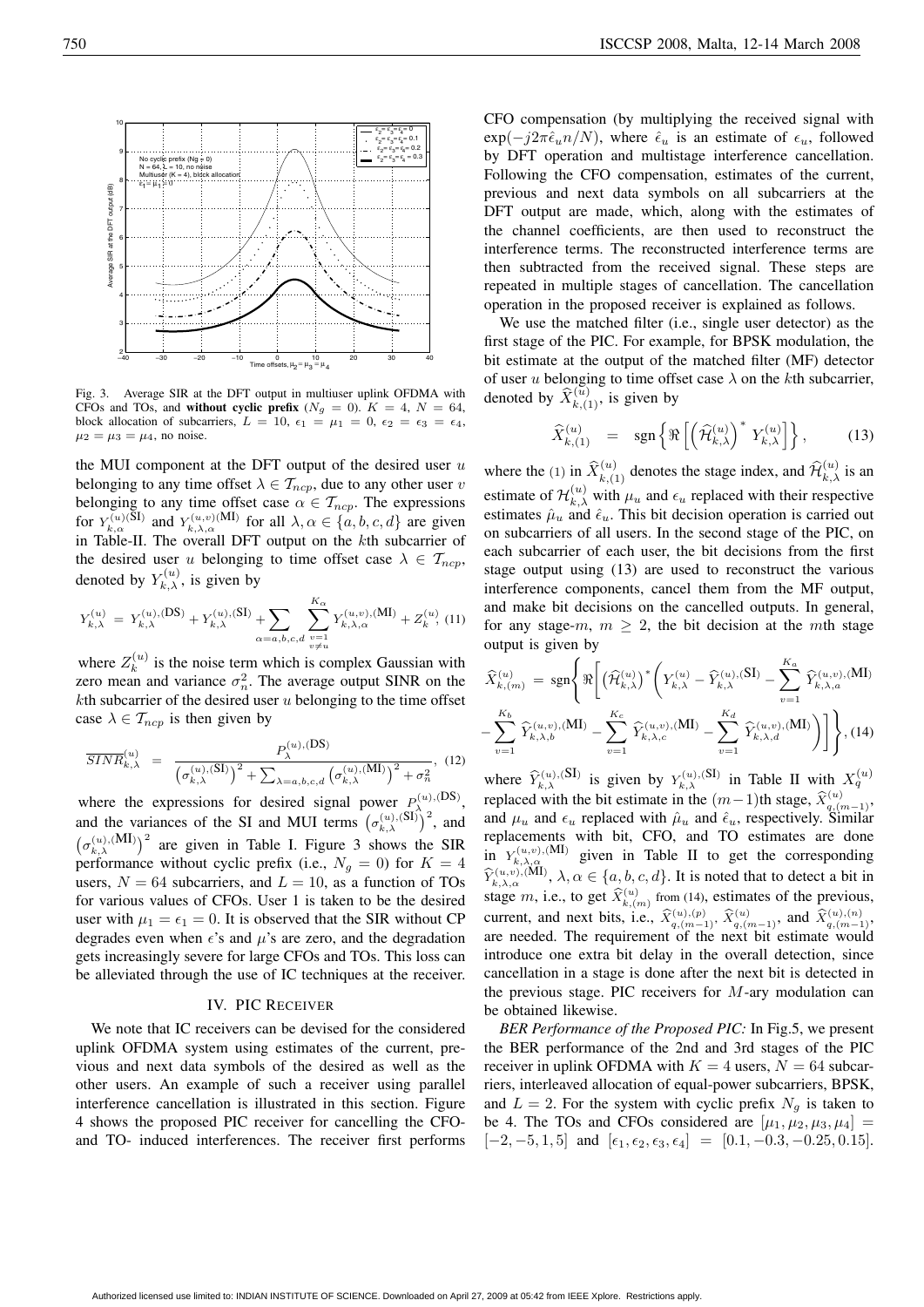| Case $\lambda$                  | $P_{k\lambda}^{(u),(DS)}$ | $\left(\sigma_{k,\lambda}^{(u),\rm{(SI)}}\right)^2$                                                                                                                                                                                | $\left(\sigma_{k,\lambda}^{(u),\mathrm{(MI)}}\right)^{2}$                                                                                          |
|---------------------------------|---------------------------|------------------------------------------------------------------------------------------------------------------------------------------------------------------------------------------------------------------------------------|----------------------------------------------------------------------------------------------------------------------------------------------------|
| $\lambda \in \mathcal{T}_{ncp}$ |                           |                                                                                                                                                                                                                                    |                                                                                                                                                    |
| $\lambda = a$                   |                           | $\left \sum_{l=0}^{L-1}\left \Gamma^{(u)(l)}_{kk}(n_{a_1},n_{a_2})\right ^2\right \sum_{q\in S_u}\sum_{k=1}^{L-1}\left \Gamma^{(u)(l)}_{qk}(n_{a_1},n_{a_2})\right ^2$                                                             | $\sum_{v=1}^{K_a} \left  \sum_{q \in S_v} q_{v} \sum_{l=1}^{L-1} \left  \Gamma_{qk}^{(v)(l)}(n_{a_1}, n_{a_2}) \right ^2 \right $                  |
|                                 |                           | $+ \sum\nolimits_{\substack{q \in S_u \\ q \neq k}} \sum\nolimits_{l = 1}^{L - 1} \Big  \Gamma^{(u)(l)}_{qk} (0, n_{a_1} - 1) \Big ^2$                                                                                             | $+ \sum_{\substack{q \in S_v \\ v \neq u}} \sum_{L=1}^{L-1} \left  \Gamma_{qk}^{(v)(l)}(0, n_{a_1} - 1) \right ^2 \right $                         |
|                                 |                           | $\lambda = b \qquad \bigg  \sum_{l=0}^{L-1} \left  \Gamma_{kk}^{(u)(l)}(n_{b_1}, n_{b_2}) \right ^2 \quad \bigg  \sum_{\substack{q \in S_u \\ q \neq k}} \sum_{l=0}^{L-1} \left  \Gamma_{qk}^{(u)(l)}(n_{b_1}, n_{b_2}) \right ^2$ | $\sum_{v=1}^{K_b} \left  \sum_{q \in S_v \atop v \neq w} \sum_{l=0}^{L-1} \left  \Gamma_{qk}^{(v)(l)}(n_{b_1}, n_{b_2}) \right ^2 \right $         |
|                                 |                           | $+\sum_{q\in S_u}\sum_{l=0}^{L-1} \left \Gamma_{qk}^{(u)(l)}(0,n_{b_1}-1)\right ^2$                                                                                                                                                | $+\sum_{\substack{q \in S_v \\ v \neq u}} \sum_{L=0}^{L-1} \left  \Gamma_{qk}^{(v)(l)}(0, n_{b_1} - 1) \right ^2$                                  |
|                                 |                           | $\lambda = c \qquad \bigg  \sum_{l=0}^{L-1} \left  \Gamma_{kk}^{(u)(l)}(n_{c_1}, n_{c_2}) \right ^2 \quad \bigg  \sum_{l=0}^{L-1} \sum_{l=0}^{L-1} \left  \Gamma_{qk}^{(u)(l)}(n_{c_1}, n_{c_2}) \right ^2$                        | $\sum_{v=1}^{K_c} \left  \sum_{q \in S_v} \sum_{l=0}^{L-1} \left  \Gamma_{qk}^{(v)(l)}(n_{c_1}, n_{c_2}) \right ^2 \right $                        |
|                                 |                           | $+\sum_{q\in S_u}\sum_{l=\mu_u+1}^{L-1}\left \Gamma_{qk}^{(u)(l)}(0,n_{c_1}-1)\right ^2$                                                                                                                                           | $+ \sum\nolimits_{\substack{q \in S_{v} \\ v \neq u}} \sum\nolimits_{l = \mu_{u} + 1}^{L - 1} \left \Gamma _{qk}^{(v)(l)}(0,n_{c_1} - 1)\right ^2$ |
|                                 |                           | $+\sum_{q\in S_u}\sum_{l=0}^{\mu_u-1} \left \Gamma_{qk}^{(u)(l)}(n_{c_2}+1,N-1)\right ^2$                                                                                                                                          | $\left. + \sum_{\substack{q \in S_v \\ v \neq u}} \sum_{L=0}^{\mu_u - 1} \left  \Gamma_{qk}^{(v)(l)}(n_{c_2} + 1, N - 1) \right ^2 \right]$        |
|                                 |                           | $\lambda = d \quad \bigg  \sum_{l=0}^{L-1} \left  \Gamma_{kk}^{(u)(l)}(n_{d_1}, n_{d_2}) \right ^2 \quad \bigg  \sum_{q \in S_u} \sum_{l=0}^{L-1} \left  \Gamma_{qk}^{(u)(l)}(n_{d_1}, n_{d_2}) \right ^2$                         | $\sum_{v=1}^{K_d} \left  \sum_{q \in S_v} \sum_{l=0}^{L-1} \left  \Gamma_{qk}^{(v)(l)}(n_{d_1}, n_{d_2}) \right ^2 \right $                        |
|                                 |                           | $+\sum_{a\in S_u}\sum_{l=0}^{L-1} \left \Gamma_{qk}^{(u)(l)}(n_{d_2}+1,N-1)\right ^2$                                                                                                                                              | $\left.+\sum_{\substack{q\in S_v\\v\neq u}}\sum_{L=0}^{L-1}\left \Gamma_{qk}^{(v)(l)}(n_{d_2}+1,N-1)\right ^2\right]$                              |

TARI E I

DESIRED SIGNAL POWER AND VARIANCES OF SI AND MUI COMPONENTS AT THE DFT OUTPUT IN UPLINK OFDMA **without cyclic prefix**.

We assume perfect estimates of all  $\epsilon_i$ 's,  $\mu_i$ 's and channel coefficients in the simulations. These channel coefficients are assumed to be constant in the processing window. User 1 is taken to be the desired user. The performance of the MF detector (i.e., no cancellation) as well as single user (i.e., no interference) performance are also plotted for comparison. From Fig. 5, we can make the following observations. The BER achieved with a conventional MF detector is quite high (high error floors close to 0.1 BER); this is because the values of TOs and CFOs considered are high which result in high interference. With MF detector, the BER with and without CP are about the same because other CFO- and TO-induced interference dominate compared to ISI induced by the lack of CP. With the proposed PIC, the BER improves significantly. With CP, the PIC with three stages (i.e.,  $m = 3$ ) is able to achieve a performance close to the single user performance. At a given cancellation stage, the performance without CP is worse compared to that with CP. For example, for  $m = 2$ , the error floor occurs at  $2 \times 10^{-3}$  BER with CP, whereas the flooring occurs at  $4 \times 10^{-3}$ . However, this loss in performance due to lack of CP can be recovered by using additional PIC stages. For example, the performance achieved for  $m = 2$  with CP can be achieved without CP by increasing the number of cancellation stages to  $m = 3$ . Thus, because of its ability to handle high CFOs and TOs even without CP, the proposed PIC approach can potentially reduce the mobile transmitter cost and complexity and avoid the overhead due to CP.

# **REFERENCES**

- [1] IEEE 802.16e-2005: IEEE standard for Local and Metropolitan Area Networks. Part 16: Air Interface for Fixed and Mobile Broadband Wireless Access Systems. December 2005.
- [2] D. Huang and K. B. Letaief, "An interference cancellation scheme for carrier frequency offsets correction in OFDMA systems," *IEEE Trans*. *on Commun.,* vol. 53, no. 7, pp. 1155-1165, July 2005.
- [3] S. Manohar, V. Tikiya, D. Sreedhar, and A. Chockalingam, "Cancellation of multiuser interference due to carrier frequency offsets in uplink OFDMA," *IEEE Trans. Wireless Commun.,* vol. 6, no. 7, June 2007.



Fig. 4. PIC receiver for cancellation of interferences due to CFOs and TOs in uplink OFDMA without cyclic prefix.



Fig. 5. BER performance of the PIC with and without CP.  $K = 4$ ,  $N = 64$ , interleaved allocation, BPSK,  $L = 2$ ,  $[\mu_1, \mu_2, \mu_3, \mu_4] = [-2, -5, 1, 5]$ ,  $[\epsilon_1, \epsilon_2, \epsilon_3, \epsilon_4] = [0.1, -0.3, -0.25, 0.15], N_g = 4$  for system with CP.

- [4] Y. Mostofi and D. C. Cox, "Mathematical analysis of the impact of timing synchronization errors on the performance of an OFDM system," *IEEE Trans. on Commun.,* vol. 54, no. 2, pp. 226-230, February 2006.
- [5] M. Park, K. Ko, H. Yoo, and D. Kong, "Performance analysis of OFDMA uplink systems with symbol timing misalignment," *IEEE Commun. Letters*, vol. 7, no. 8, pp. 376-378, August 2003.
- [6] P. H. Moose, "A technique for orthogonal frequency division multiplexing frequency offset correction," *IEEE Trans. Commun.*, vol. 42, pp. 2908- 2914, October 1994.
- [7] J. J. van de Beek, M. Sandell, and P. O. Borjesson, "ML estimation of time and frequency offset in OFDM systems," *IEEE Trans. Sig. Proc.*, vol. 45, no. 7, pp. 18001805, 1997.